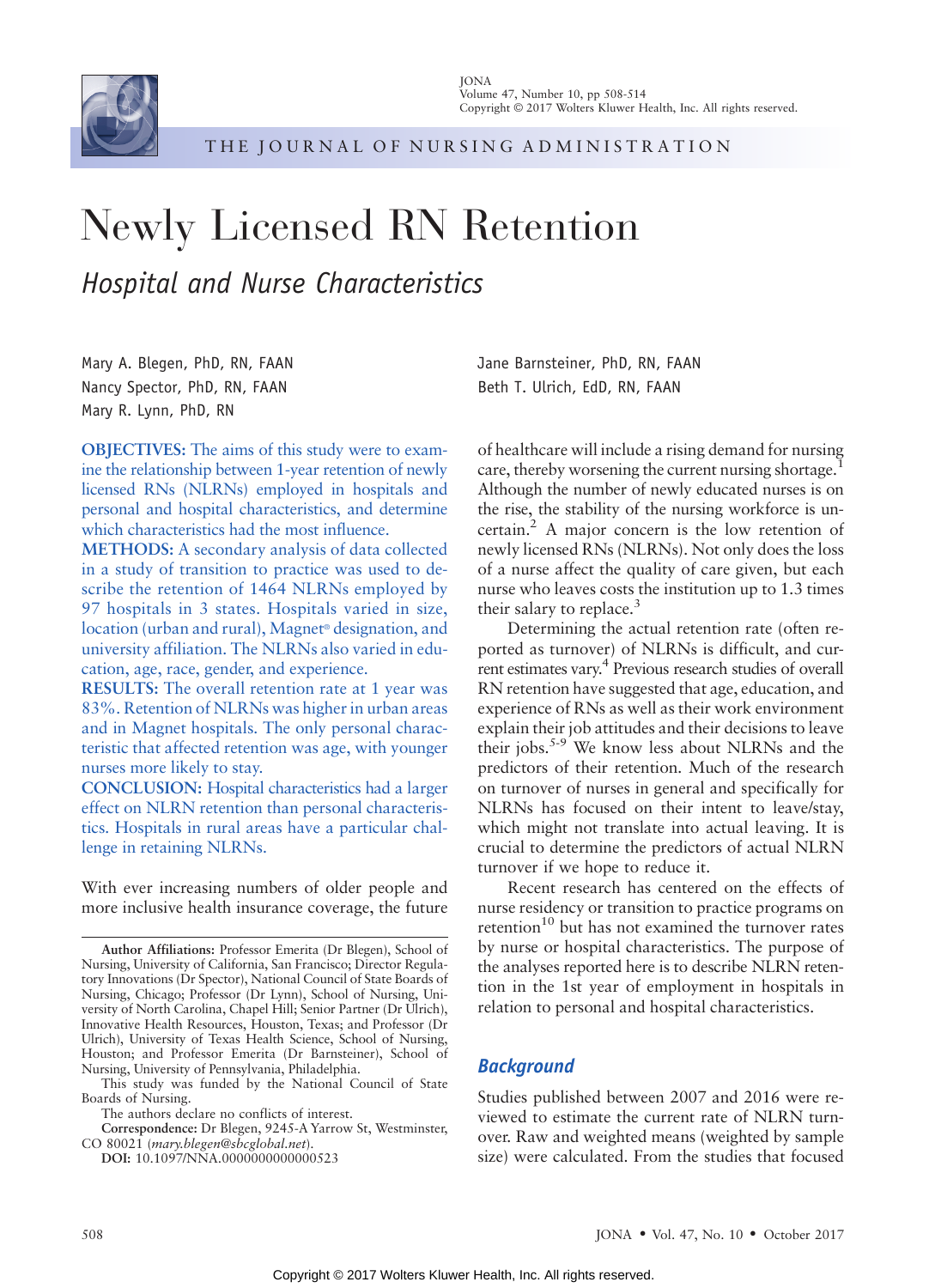on the effects of nurse residency and transition programs and reported the turnover rates only in hospitals with these programs, the raw mean turnover was 10.5%, and the weighted mean was  $12.6\%$ .<sup>11-19</sup> Three of those studies were based on small samples,<sup>14,17,18</sup> and 1 program required a 2-year commitment from their NLRNs,<sup>17</sup> thereby lowering the turnover rate. Another review of the transition to practice literature reached a similar conclusion; that is, the mean retention at 12 months after hire across 13 studies was 90.1%, and the mean turnover rate across 4 studies was  $10.6\%$ .<sup>20</sup> Two studies reported the results of 10 years of a structured NLRN residency program and found retention at 12 months to be greater than 92%.13,16 These studies were focused on transition programs for NLRN and rarely explored hospital or personal characteristics as predictors.

Several large survey studies of NLRNs" job history included nurses employed in institutions with a variety of orientation practices. One found that, of the 533 Florida NLRNs responding, 35% had changed jobs within 1.5 to 2.5 years after graduation.<sup>4</sup> Another study of NLRNs from 34 states ( $n = 1653$ ) reported that 15% of the NLRNs employed in hospitals left their 1st job by 1 year.<sup>21</sup>

Of studies that examined whether turnover rates differed by age, 2 studies reported no effect of age on turnover,  $4,21$  whereas 2 studies reported that younger NLRNs were more likely to leave their hospital job than older  $NLRNs$ <sup>11,18</sup> In 4 studies, the rates of turnover by basic nursing education were compared. Two found that NLRNs with baccalaureate degrees were more likely to leave, $4,18$  and 2 found no effect for education.<sup>11,21</sup> In only 1 study did previous experience in healthcare reduce turnover, $11$  whereas 2 others did not find a relationship.<sup>4,18</sup> The only study examining the effects of type and length of shift on turnover found no effect. $21$  Some of the inconsistencies across these studies were due to differences in statistical analyses, with some reporting the net effects in multivariate analyses,<sup>4,21</sup> whereas others reported the total effects from bivariate comparisons. $11,18$ 

One large study of unit-level turnover of all RNs (1884 units in 306 hospitals) reported that units with lower turnover were critical care units in Magnet<sup>®</sup> hospitals, teaching hospitals, and hospitals located in urban areas.<sup>22</sup> Overall, the average unit-level turnover rate was 11.9%. The only study of NLRNs that included hospital and unit characteristics in the analyses found no differences in retention as a function of hospital Magnet status or unit type. $21$ 

To update the existing information about NLRN retention, this study compared 1-year retention rates across groupings created using personal and hospital characteristics and determined which characteristics, if any, had the most influence on the NLRN"s decisions to stay.

### **Methods**

This longitudinal study of NLRN retention by their initial employer was based on data collected in a study funded by the National Council of State Boards of Nursing  $(NCSBN)^{23}$  and approved by the Western Institutional Review Board. The NCSBN study of transition to practice programs was a multisite, randomized trial of the effects of a newly designed transition-to-practice (TTP) program. $^{23}$  Hospitals in 3 states (Illinois, North Carolina, and Ohio) agreed to participate; of these, 42 hospitals were randomly assigned to implement the new TTP program (study group), and 55 continued using their usual methods of transitioning new nurses (control group). To avoid confounding with the experimental transition program, hospitals using either the Versant or the University HealthSystem Consortium/American Association of Colleges of Nursing transition programs were excluded. Federal government hospitals were also excluded. The process of random assignment stratified the hospitals by size and urban/rural location.

#### Data/Measures

Hospital characteristics included size (number of inpatient beds), location (urban, suburban, rural), ownership (private not for profit, for profit, local government), Magnet designation, and university affiliation. Nurse characteristics, collected from online surveys completed at baseline and at 6 and 9 months after they joined the hospital, included age, basic nursing education, race, gender, experience as LPNs or nurse aide, shift, and type of unit. Shifts and units sometimes changed over the tracking period; the shift and unit from the 6- and 9-month surveys were used when available.

Retention was defined as NLRNs still employed by the hiring hospital at the end of the 1st year whether or not they were still on their initial unit. Those not retained could either have voluntarily left employment or left involuntarily (ill, injured, or terminated by the hospital).

#### Data Analysis

Analysis was done at the individual NLRN level. Means of continuous variables by category were calculated, and analyses of variance were done to determine significant differences. Bonferroni post hoc tests were used to determine which category differences were statistically significant when there were 3 or more categories of the independent variable. For nominal-level variables, the  $\chi^2$  technique was used to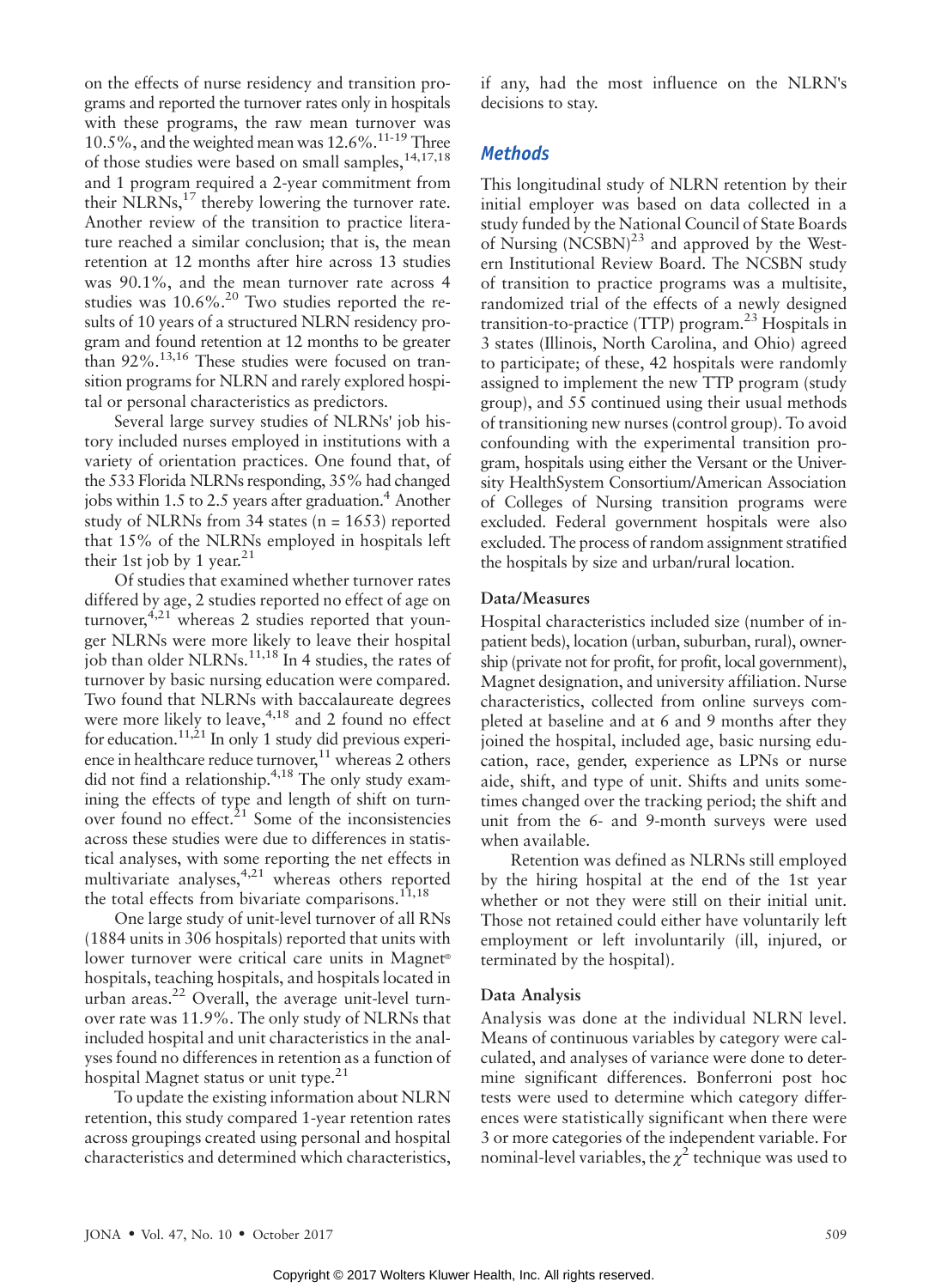examine differences in the distribution of the variables. Multivariate logistic regression was used to identify the most important characteristics predicting turnover. All predictor variables in the regression were considered categorical, and interactions were examined.

## **Results**

The sample of hospitals and nurses was very diverse. The 97 hospitals varied greatly in size (25-932 beds) and in the numbers of NLRNs hired (1-85). The 1464 new nurses hired by these hospitals were not evenly distributed across the states, with 259 hired in 16 Illinois hospitals, 392 in 19 North Carolina hospitals, and 813 in 62 Ohio hospitals. Of the 97 hospitals, 29 had Magnet designation, and 20 were university affiliated. Although 87 of the hospitals were not for profit, there were  $6$  local governmentowned and 4 for-profit hospitals.

The 1-year retention rate for all NLRNs in this study was 83%. As reported in previous articles from this project,  $2^{3,24}$  the retention rate of NLRNs varied little between the study hospitals (85%) and the control hospitals (83.3%). When control hospitals were divided into groups based on their existing transition to practice programs, those with established, evidencebased transition to practice programs had an average retention rate of 88%, and those with limited transition programs had an average retention rate of 75%.23 In addition, the retention of NLRNs in hospitals with strong preceptor support was 86%, whereas the retention rate in hospitals with low preceptor support it was  $80\%$ .<sup>24</sup>

#### Retention Rates by Hospital Characteristics

The retention rates of NLRNs differed at statistically significant levels ( $P < .05$ ) across hospitals with different characteristics and locations (Table 1). The retention rate was highest in Illinois (89%), lowest in North Carolina (76%), and in between in Ohio (84%). Urban hospitals had the highest retention rate (85%), whereas rural hospitals had the lowest retention rate (77%). The largest hospitals had the highest retention rates; those with more than 400 beds retained 87% of their NLRNs. Interestingly, hospitals between 200 and 299 beds had the lowest retention rate of 78%. Retention rates did not differ across hospitals with different types of ownership.

Hospitals with Magnet accreditation had markedly higher retention of NLRNs at 92%, compared with the 77% rate at non-Magnet hospitals. Universityaffiliated hospitals also retained more of their new hires, 88% compared with 82% for hospitals not associated with universities.

| Table 1. Retention Rate of NLRNs by          |
|----------------------------------------------|
| Hospital Characteristics (Total NLRN = 1464) |

|                           | <b>Nurses</b><br>Hired | Retention<br>Rate, % | Statistical<br>Significance |
|---------------------------|------------------------|----------------------|-----------------------------|
| State                     |                        |                      | $\leq 01^a$                 |
| Illinois                  | 2.59                   | 89                   |                             |
| North                     | 392                    | 76                   |                             |
| Carolina                  |                        |                      |                             |
| Ohio                      | 813                    | 84                   |                             |
| Location                  |                        |                      | $\leq 01^{\rm b}$           |
| Rural                     | 173                    | 77                   |                             |
| Suburban                  | 480                    | 81                   |                             |
| Urban                     | 811                    | 85                   |                             |
| Hospital size             |                        |                      | $< 0.5^{\circ}$             |
| (no. of beds)             |                        |                      |                             |
| 25-99                     | 77                     | 82                   |                             |
| 100-199                   | 201                    | 82                   |                             |
| 200-299                   | 328                    | 78                   |                             |
| 300-399                   | 268                    | 82                   |                             |
| >400                      | 590                    | 87                   |                             |
| Ownership                 |                        |                      | Not significant             |
| Not for profit            | 1399                   | 83                   |                             |
| Government<br>not federal | 34                     | 8.5                  |                             |
| For profit                | 23                     | 74                   |                             |
| Magnet                    |                        |                      | < 0.01                      |
| Yes                       | 575                    | 92                   |                             |
| No                        | 889                    | 77                   |                             |
| University<br>affiliation |                        |                      | < 0.01                      |
| Yes                       | 319                    | 88                   |                             |
| No                        | 1145                   | 82                   |                             |

a In post hoc testing, North Carolina is different from Illinois and Ohio; Illinois and Ohio are not significantly different. b In post hoc testing, rural and urban are significantly different.  $\epsilon$ In post hoc testing, hospital with 200 to 299 beds is significantly lower than hospital with more than 400 beds.

#### NLRN Retention by Nurse Characteristics

Newly licensed RNs" personal characteristic information came from voluntary completion of survey questionnaires by 1082 respondents. None of the differences in retention rate by nurse characteristics was as great as those across hospital characteristics (Table 2.) The only difference that reached a statistically significant level of  $P < .05$  was across age groups: 88% of NLRNs 30 years or younger were retained, 81% of those aged 31 to 40 years stayed, and 84% of those older than 40 years stayed. There were no differences in retention rates by gender, race, type of unit, or previous hospital experience.

There were trends in the differences for education and shift (probability of significance,  $P < 10$  but  $P > .05$ ). Newly licensed RNs educated in a traditional baccalaureate program were more likely to stay (89%) than those educated in associate degree or diploma programs (84%) or in accelerated baccalaureate or master's entry programs  $(83\%)$  (P = .07). Newly licensed RNs working rotating shifts were least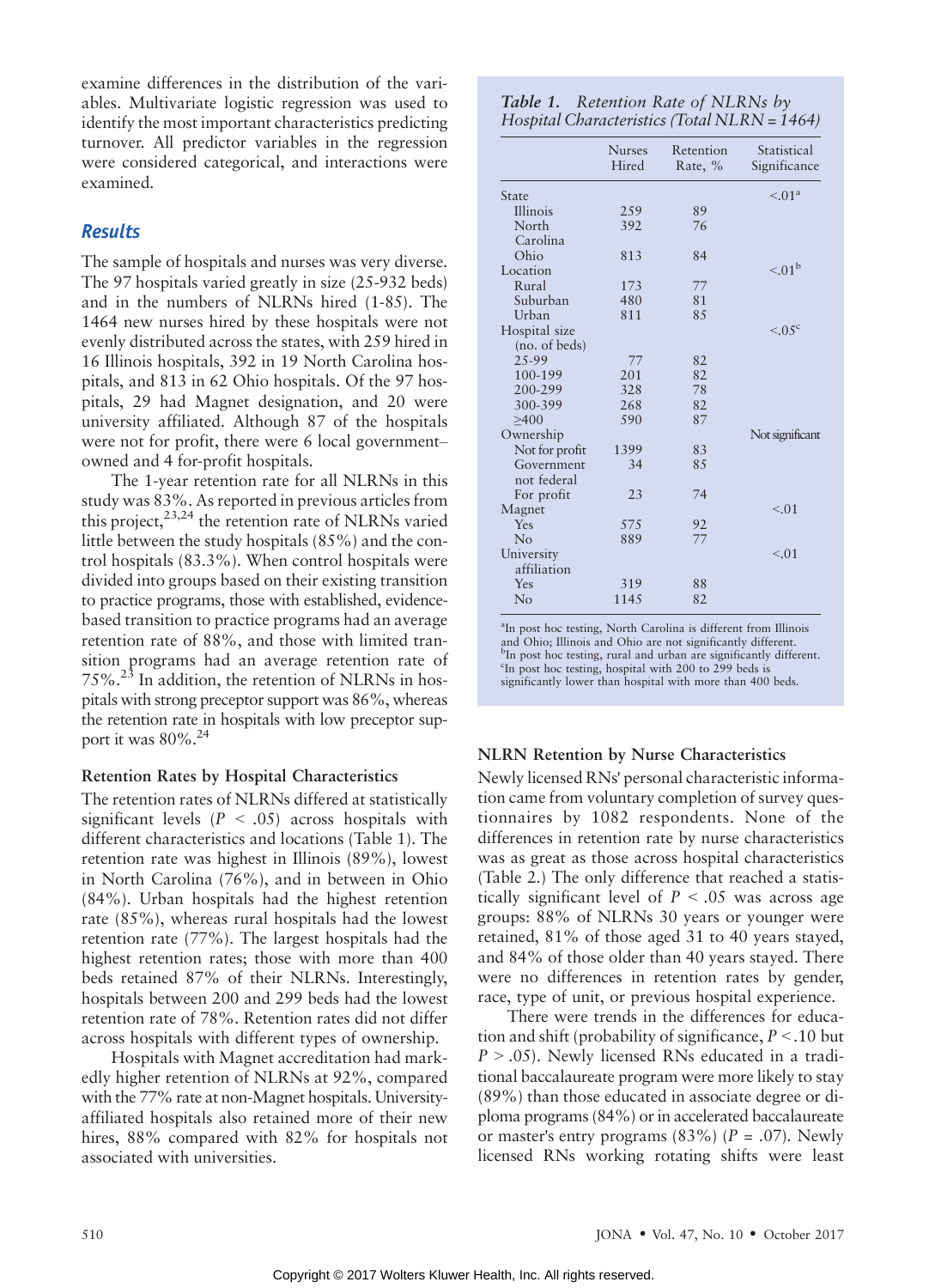|                                        | Nurses Hired | Retention Rate, % | Statistical Significance |
|----------------------------------------|--------------|-------------------|--------------------------|
| Nurse age, y                           |              |                   |                          |
| $20 - 29$                              | 752          | 88                | $< 0.05^{\rm b}$         |
| $30 - 39$                              | 214          | 81                |                          |
| $40 - 61$                              | 107          | 84                |                          |
| Gender                                 |              |                   | Not significant          |
| Female                                 | 978          | 86                |                          |
| Male                                   | 9.5          | 85                |                          |
| Race                                   |              |                   | Not significant          |
| White                                  | 9.56         | 86                |                          |
| Nonwhite                               | 126          | 85                |                          |
| Education                              |              |                   | .07                      |
| Associate or diploma                   | 524          | 84                |                          |
| Baccalaureate basic                    | 464          | 89                |                          |
| Advanced baccalaureate or master entry | 83           | 83                |                          |
| Shift                                  |              |                   | .08                      |
| Day                                    | 348          | 84                |                          |
| Evening                                | 110          | 88                |                          |
| Night                                  | 426          | 89                |                          |
| Rotating                               | 179          | 83                |                          |
| Unit                                   |              |                   | Not significant          |
| Critical care                          | 413          | 99                |                          |
| Medical/surgical                       | 549          | 84                |                          |
| Pediatrics/maternity                   | 68           | 90                |                          |
| Psychiatric                            | 9            | 89                |                          |
| Operating room                         | 7            | 100               |                          |
| Subacute/transitional                  | 15           | 88                |                          |
| Previous experience                    |              |                   | Not significant          |
| Nurse aide                             | 606          | 88                |                          |
| <b>LPN</b>                             | 47           | 85                |                          |

# Table 2. Retention Rate by Nurse Characteristics (Total NLRN =  $1082<sup>a</sup>$ )

a The sample size does not equal to 1082 for each analysis because there were data missing for some variables.

<sup>b</sup>In post hoc testing, age group 20 to 29 years was found to be significantly lower than 30 to 39 years.

likely to stay  $(83\%)$  (P = .08) compared with 84% for day shifts, 88% for evening shifts, and 89% for night shifts.

Multifactorial Analyses of Hospital Characteristics Hospitals were not evenly divided across characteristics. Contingency tables with  $\chi^2$  analyses were done to determine where characteristics were confounded. Statistically significant disproportions included the following: 93% of the hospitals with less than 200 beds were located in rural areas, whereas 69% of hospitals with more than 300 beds were located in urban areas. Magnet-designated and universityaffiliated hospitals were more likely to be in urban areas (50% and 60%, respectively). Furthermore, 62% of Magnet hospitals have more than 300 beds. Of the participating hospitals in Illinois, 56% were Magnet designated, compared with only 23% of the Ohio hospitals and 32% of the North Carolina hospitals. Given the lack of independence across these characteristics, multivariate analyses were conducted to identify the characteristics with the most impact on NLRN retention. Several models were tested including different combinations of variables and interactions. We chose to graphically present the statistically significant interactions between the hospital characteristics, which each had a statistically significant independent effect rather than numerically because the meaning of an interaction is best seen in a visual display.

The NLRN retention rates in Magnet-accredited hospitals were similarly high in all 3 states (89%- 94%) (Figure 1). However, the retention rates in non-Magnet hospitals varied from 89% in Illinois to 80% in Ohio and 64% in North Carolina. Because the effect of Magnet designation on retention was stronger than any of the other characteristics, only the NLRNs from non-Magnet hospitals was used to describe the interacting effects of size and location. As shown in Figure 2, in the sample of 885 NLRNs hired by non-Magnet hospitals, both location and size had statistically significant effects on retention rates but the effects of size differed by location. All rural hospitals have less than 300 beds and had the lowest retention rates. However, small hospitals located in urban areas had the highest rates of retention. Small hospitals in suburban areas had retention rates close to 90%, but suburban hospitals between 200 and 299 beds retained just fewer than 70% of the NLRNs. Non-Magnet hospitals with more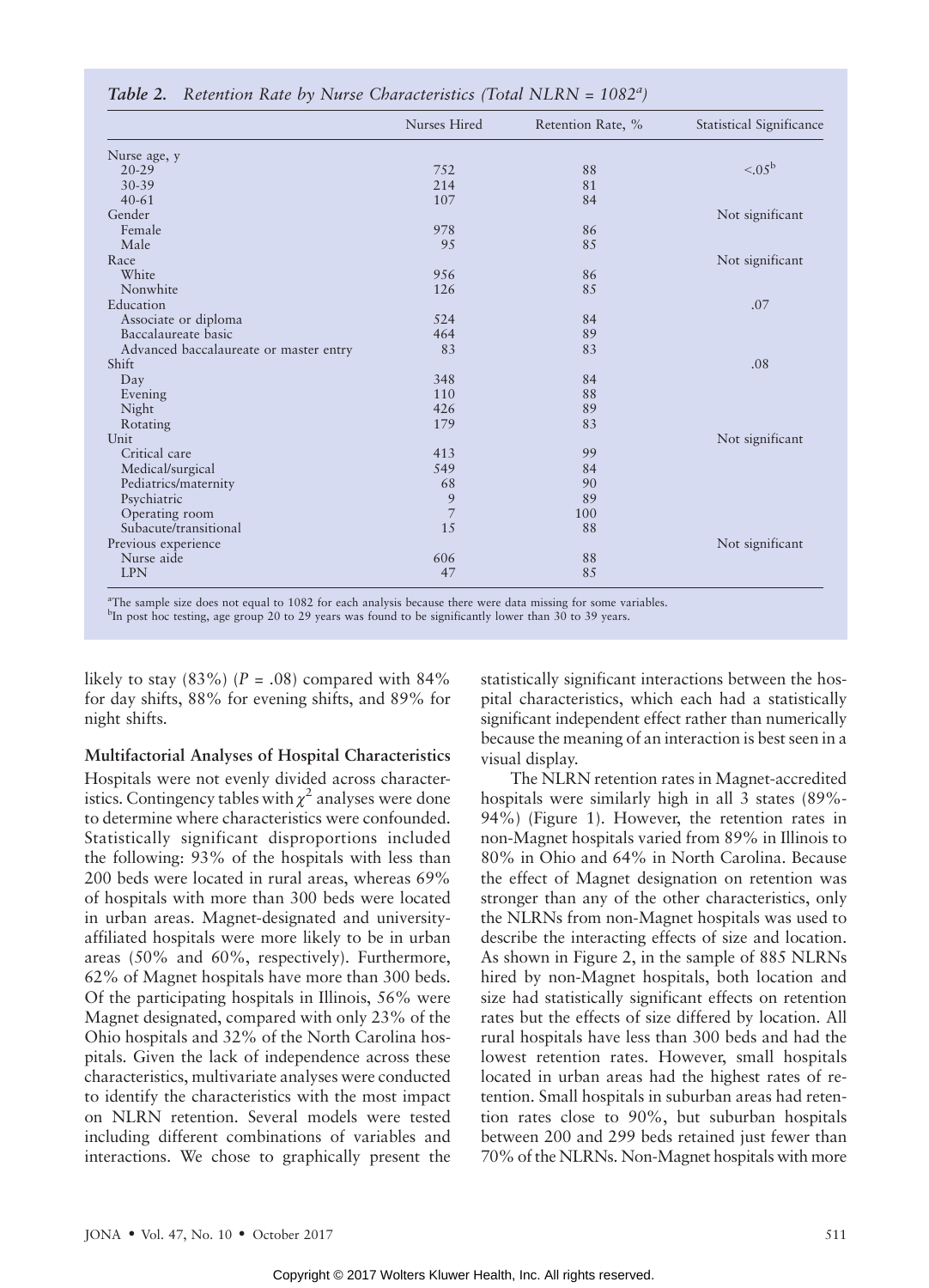

Figure 1. Average retention of NLRNs. All hospitals grouped by Magnet accreditation status and state.

than 300 beds had similar retention rates whether located in suburban or urban areas.

Analyses were also performed using only the NLRNs from non-Magnet hospitals to determine whether the individual characteristics of NLRNs had an effect on their retention when Magnet designation was not in play. The patterns of higher and lower retention were similar to the differences for the whole sample (Table 2); however, none of the differences or interactions were statistically significant in NLRNs from non-Magnet hospitals.

Although most hospital characteristics had some effect on retention, the analyses did suggest which factors had the greatest influence. Although hospitals with Magnet accreditation were more likely to be large urban hospitals, the effects of size and location on NLRN retention continued even with NLRNs from non-Magnet hospitals. The conclusions we can draw from the multifactorial analyses is that hospitals" Magnet status has the largest influence on NLRNs" decisions to remain with their 1st hospital employer and that state, urban/rural location, and size also affect retention of NLRNs.

#### **Discussion**

The 1st-year retention rate for NLRNs was 83% in this large sample from 97 diverse hospitals. Hospital characteristics have a greater impact on NLRN retention decisions than individual nurse characteristics, with higher retention rates in urban hospitals and Magnet-designated hospitals. Hospitals located in rural areas had retention rates lower than those in suburban or urban areas. Although small hospitals in rural areas had low retention rates, interestingly, small hospitals located in urban areas had high retention rates. Retention rates also differed across the 3 states and were higher in university-affiliated hospitals.

Our finding of the major impact of Magnet accreditation on NLRNs retention is similar to the effect found in the recent unit-level turnover study<sup>22</sup> and in the general claims of Magnet hospital literature. However, some of the findings contradict what has been published in the literature. For example, in this study NLRNs younger than 30 years were most likely to stay, whereas in other studies, the youngest NLRNs were more likely to leave.<sup>11,18</sup> Previous work with all RNs reported that baccalaureate-educated nurses were more likely to leave,  $4,6,8,18$  but in this study, it seems that NLRNs with a traditional baccalaureate degree were more likely to stay than those with associate degrees, diplomas, accelerated baccalaureate, or master"s degrees.

There were no differences in retention by gender, race, shift length, or unit type. Newly licensed RNs working evenings or night shifts were slightly more likely to stay than those working day shifts or rotating shifts. Previous work experience as a nursing assistant or LPN did not affect retention.

#### Limitations

Two limitations should be mentioned. These NLRNs were followed for only 1 year; previous work has shown that retention in the 1st job drops further in the 2nd year. The sample of NLRNs came from hospitals that volunteered to be a part of the NCSBN study and was not necessarily representative of all US hospitals. However, the NLRN sample was diverse with regard to age, race, and education and came from



Figure 2. Average retention of NLRN employed in non-Magnet hospitals by location and size.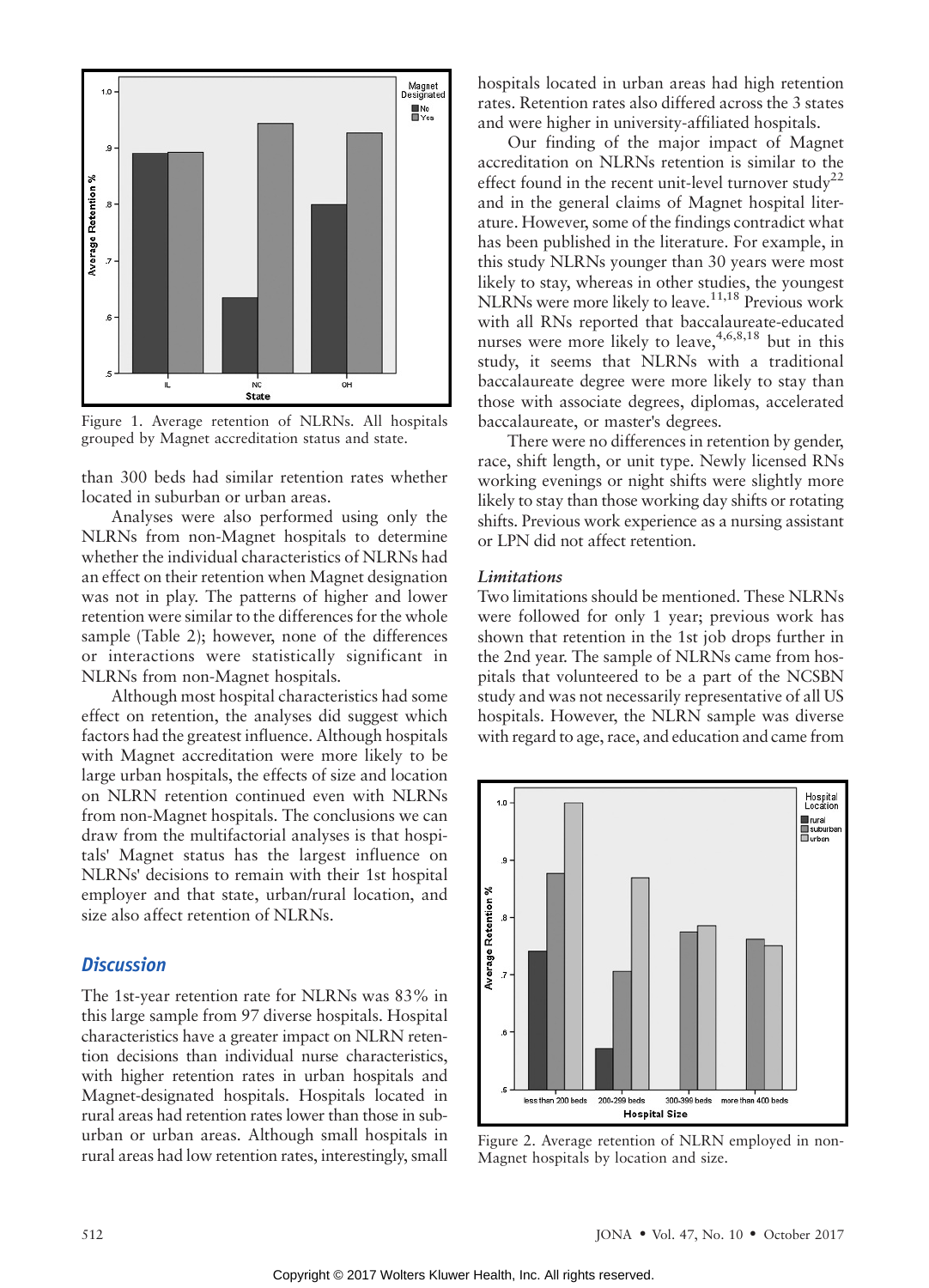small and large hospitals located in rural, suburban, and urban areas of 3 different states. Furthermore, they were employed by hospitals from different ownership categories and were a mix of Magnet designated (or not) and university affiliated (or not).

#### **Implications**

The high retention rate in Magnet hospitals is consistent with the history of this concept; these hospitals report attracting and keeping their RN workforce. Our data did not support an analysis that would distinguish whether this effect is the better work environment created in Magnet hospital or other features of these hospitals. However, a recent study reported that RNs stated reasons for leaving their jobs in non-Magnet hospitals were more often work environment compared with those leaving from Magnet hospitals.<sup>25</sup> Magnet hospitals and university-affiliated hospitals both tend to be located in larger population areas, all of which may impact the hiring and retention of nurses.

Retention is lower in rural hospitals. Rural hospitals must work much harder to keep their NLRNs and face competition from hospitals in larger cities, which offer higher salaries in a more enticing place to live. Transition programs in rural hospitals have been reported to increase retention.<sup>26</sup>

If not Magnet designated, small hospitals in urban areas had the best retention rate. There are several potential explanations for this unique finding. First, small hospitals in urban areas may be specialty hospitals with a narrower focus in which NLRNs become comfortable sooner. Second, NLRNs may be more comfortable fitting into a smaller nursing staff that likely has compensation similar to the higher salaries in the large urban hospitals.

The higher retention rate for NLRNs with traditional baccalaureate degrees may indicate that our expectations must change. With the recent push for all RNs to have baccalaureate education, the historic difference in the rates of job change between nonbaccalaureate- and baccalaureate-educated RNs may disappear.

This study did not have the data to determine why North Carolina"s retention rate in non-Magnet hospitals was so much lower compared with the other 2 states; however, statistically significant differences have been found previously by region of the United States and by state.<sup>22,27</sup>

In conclusion, there is room for improvement in NLRN retention in their 1st job, particularly in non-Magnet hospitals. The challenge is particularly great in rural hospitals. Research suggests that transition (or residency) programs improve retention.<sup>20</sup>

#### References

- 1. American Nurses Association. (2014). Increased investment needed to produce 1.1 million RNs, Head off Nursing Shortage. American Nurses Association Web site. [http://www.nursingworld.](http://www.nursingworld.org/FunctionalMenuCategories/MediaResources/PressReleases/2014-PR/Increased-Investment-Needed-to-Produce-11-Million-RNs-Head-off-Nursing-Shortage-2.html) [org/FunctionalMenuCategories/MediaResources/PressReleases/](http://www.nursingworld.org/FunctionalMenuCategories/MediaResources/PressReleases/2014-PR/Increased-Investment-Needed-to-Produce-11-Million-RNs-Head-off-Nursing-Shortage-2.html) [2014-PR/Increased-Investment-Needed-to-Produce-11-Million-](http://www.nursingworld.org/FunctionalMenuCategories/MediaResources/PressReleases/2014-PR/Increased-Investment-Needed-to-Produce-11-Million-RNs-Head-off-Nursing-Shortage-2.html)[RNs-Head-off-Nursing-Shortage-2.html](http://www.nursingworld.org/FunctionalMenuCategories/MediaResources/PressReleases/2014-PR/Increased-Investment-Needed-to-Produce-11-Million-RNs-Head-off-Nursing-Shortage-2.html). Accessed March, 2017.
- 2. Auerbach DI, Buerhaus PI, Staiger DO. Registered nurse supply grows faster than projected amid surge in new entrants ages 23-26. Health Aff (Millwood). 2011;30(12):2286-2292.
- 3. Trepanier S, Early S, Ulrich B, Cherry B. New graduate nurse residency program: a cost-benefit analysis based on turnover and contract labor usage. Nurs Econ. 2012;30(4):207-214.
- 4. Unruh LY, Zhang NJ. Newly licensed registered nurse job turnover and turnover intent. *J Nurses Prof Dev.* 2014;30(5): 220-230; quiz E8-E9.
- 5. Blegen MA, Mueller CW. Nurses" job satisfaction: a longitudinal analysis. Res Nurs Health. 1987;10:227-237.
- 6. Blegen MA. Nurses" job satisfaction: a meta-analysis of related variables. Nurs Res. 1993;42(1):36-41.
- 7. Brewer CS, Kovner CT, Greene W, Cheng Y. Predictors of RNs" intent to work and work decisions 1 year later in a U.S. national sample. Int J Nurs Stud. 2009;46:940-956.
- 8. Irvine DM, Evans MG. Job satisfaction and turnover among nurses: integrating research findings across studies. Nurs Res. 1995;44(4):246-253.
- 9. Zangaro GA, Soeken KL. A meta-analysis of studies of nurses" job satisfaction. Res Nurs Health. 2007;30(4):445-458.
- 10. Edwards D, Hawker C, Carrier J, Rees C. A systematic review of the effectiveness of strategies and interventions to

improve the transition from student to newly qualified nurse. Int J Nurs Stud. 2015;52:1254-1268.

- 11. Beecroft PC, Dorey F, Wenten M. Turnover intention in new graduate nurses: a multivariate analysis. J Adv Nurs. 2008;62(1): 41-52.
- 12. Fiedler R, Read ES, Lane KA, Hicks FD, Jegier BJ. Long-term outcomes of a postbaccalaureate nurse residency program: a pilot study. J Nurs Adm. 2014;44(7/8):417-422.
- 13. Goode CJ, Lynn MR, McElroy D, Bednash GD, Murray B. Lessons learned from 10 years of research on a post-baccalaureate nurse residency program. J Nurs Adm. 2013;43(2):73-79.
- 14. Kowalski S, Cross CL. Preliminary outcomes of a local residency programme for new graduate registered nurses. J Nurs Manag. 2010;18:96-104.
- 15. Kramer M, Halfer D, Maguire P, Schmalenberg C. Impact of healthy work environments and multistage nurse residency programs on retention of newly licensed RNs. J Nurs Adm. 2012;42(3):148-159.
- 16. Ulrich B, Krozek C, Early S, Ashlock CH, Africa LM, Carman ML. Improving retention, confidence, and competence of new graduate nurses: results from a 10-year longitudinal database. Nurs Econ. 2010;28(6):363-376.
- 17. Varner KD, Leeds RA. Transition within a graduate nurse residency program. J Contin Educ Nurs. 2012;43(11):491-499.
- 18. Weathers S, Raleigh ED. 1-Year retention rates and performance ratings: comparing associate degree, baccalaureate, and accelerated baccalaureate degree nurses. J Nurs Adm. 2013;43(9):468-474.